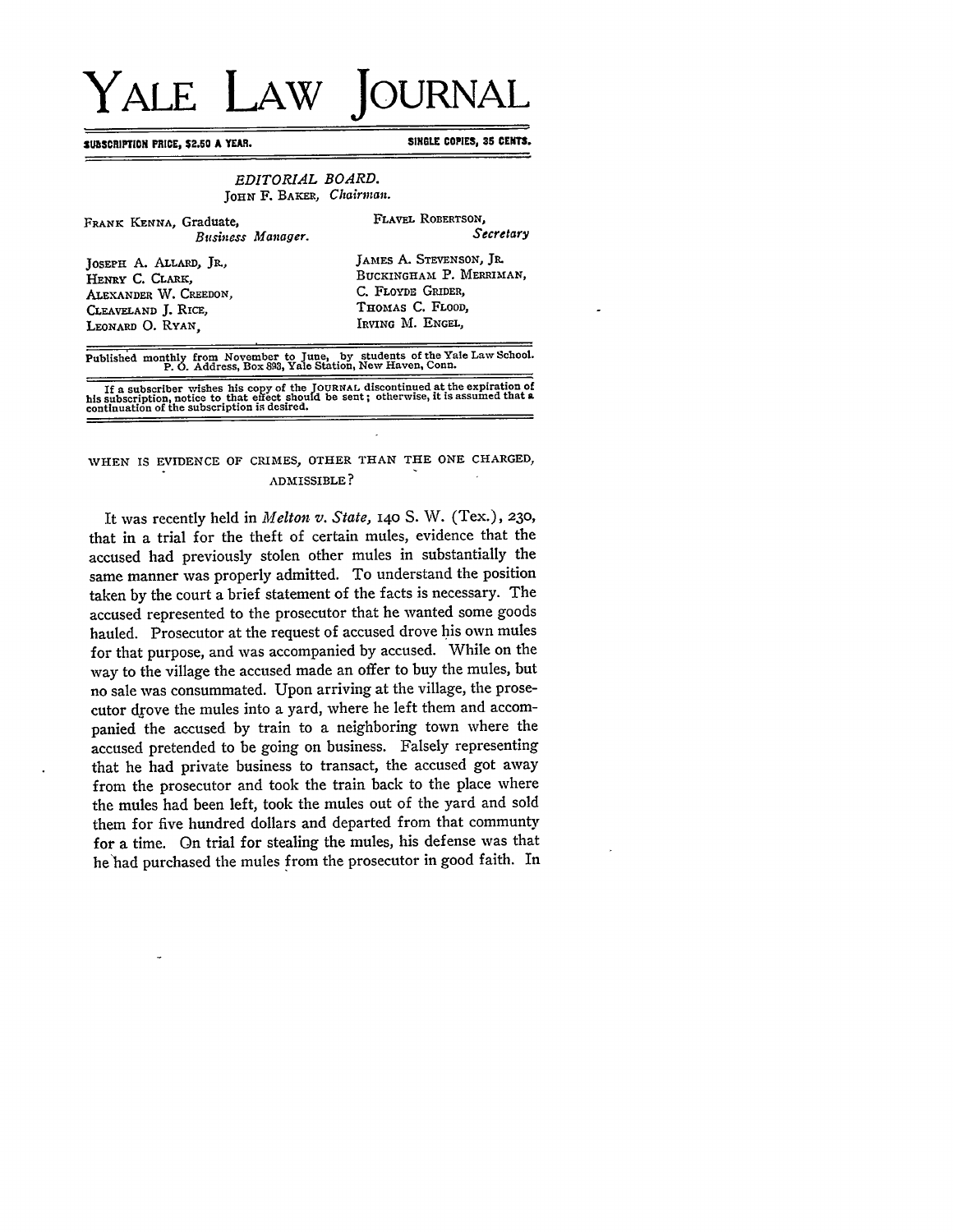admitting evidence of other thefts **by** the accused, the lower court said that as the other transactions were almost identical with the one of which the accused was being tried, and the defense being a purchase in good faith, evidence of other transactions was admissible, to show defendant's intent and system. The upper court sustained the holding, saying that in such cases evidence of former crimes is admissible on the grounds, (i) that it may be used to show the intent with which the accused acted toward the subject matter of the crime, and (2) to show a system of operation.

This Texas decision raises one of the most difficult questions in the law **of** evidence; whether evidence of crimes, similar in their method of perpetration, and near in point of time, yet unconnected with each other, although all traceable to the one fixed purpose, should ever **be** admissible.

The general rule as laid down in **i** *Bish. New Cr. Proc.* (4 ed., Sec. **T120)** that the state cannot prove against the defendant any crime not alleged, either as a foundation for a separate punishment or as aiding the proofs that he is guilty of the one charged, even though he has put his character in issue. "This rule," said the Court in *People v. Mollineaux, 168* **N.** Y., 264, "is rooted in that jealous regard for the liberty of the individual which has distinguished our jurisprudence from all others, at least from the birth of *Magna Charta.* It is the product of that same humane and enlightened public spirit which, speaking through our common law, has decreed that every person charged with commission of a crime shall be protected by the presumption of innocence until he has been proven guilty beyond a reasonable doubt."

However closely the courts have been inclined to follow the general rule, they have been forced to make a number of exceptions to it. These exceptions have their foundations in the fact that in many cases it would be practically impossible to secure a conviction if the general rule were rigidly adhered to. *State v. Spray, 174* 1ylo., 569, **578.** In *People v. Mollineaux, supra,* these exceptions are well classified and ably commented upon. In that opinion the Court said that proof of another crime is competent to prove the specific crime charged only when it tends to establish (1) motive; (2) intent; (3) absence of mistake or accident; (4) a common scheme or plan embracing two or more crimes so

240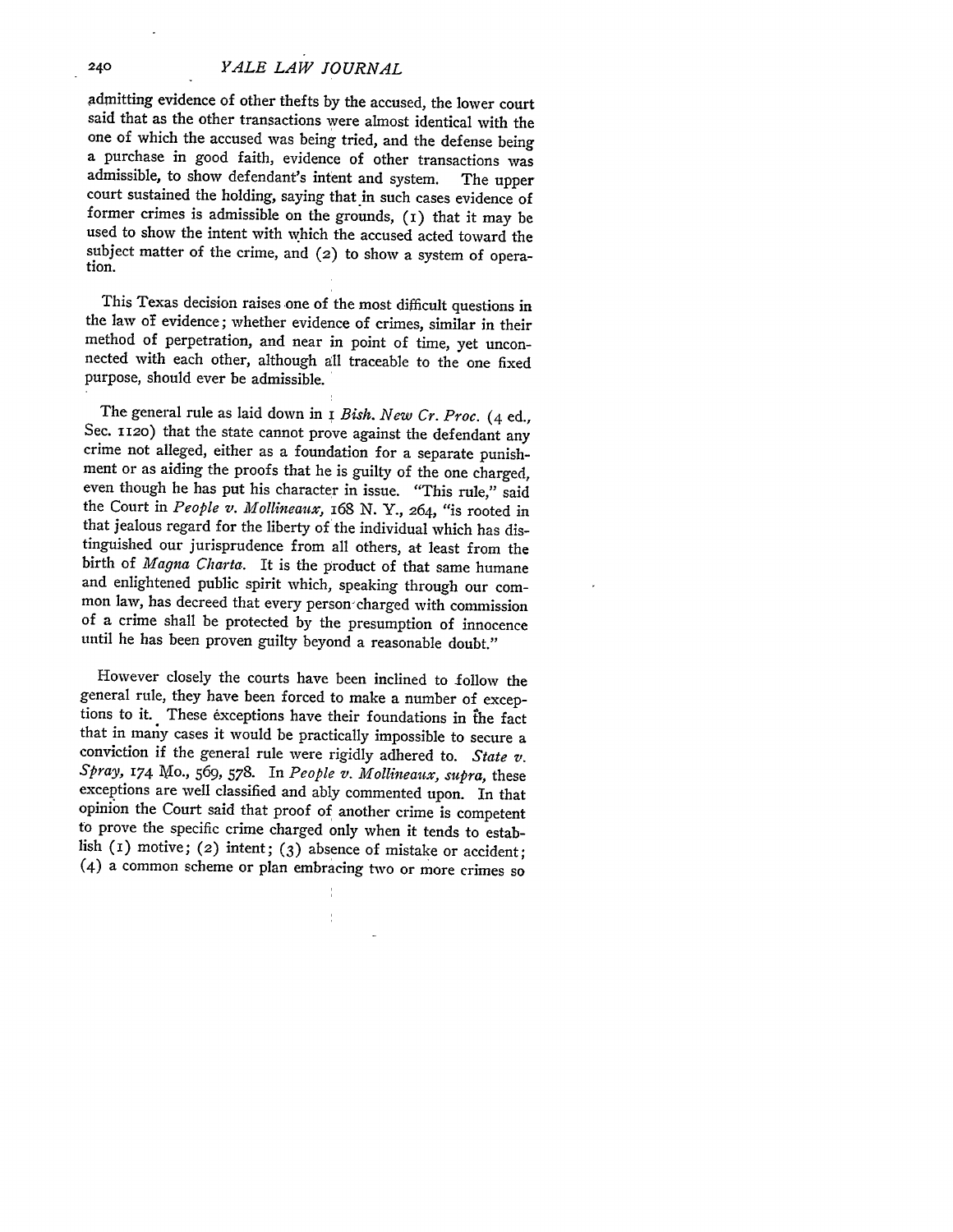-related to each other that the proof of one tends to establish the other, or **(5)** the identity of the person charged with the commission of the crime in question.

In *State v. Spray,* **174** Mo., 569, the court approved of the decision in *People v. Mollineaux,* and held that in larceny cases the facts constituting the offense are sufficient evidence of the intent and that evidence of similar crimes, committed under like circumstances, and about the same time, is not admissible. But in *Callards v. State,* **40 S.** W. (Tex.), 974 (not reported in State reports), it was held, where accused was on trial on a charge of embezzlement by putting money received for sale of goods into his pocket and not ringing it up on the cash register, that evidence of former embezzlements in like manner were admissible to show the system pursued by the accused.

In *People v. Zucker,* **40** N. Y. Sup., 766, where defendant was on trial for arson consisting in burning a building in New York for the purpose of obtaining insurance money, the court admitted evidence of the burning of another building by the defendant in Newark a few days before and for the same purpose. The decisions were based on the ground that both acts were part of one common scheme, to obtain money fraudulently from insurance companies.

Probably the most extreme holding along this line is that of *Frazer v. State,* **135** Ind., 38. Defendant was on trial charged with the commission of a certain burglary. The court admitted evidence that other burglaries were committed in that community the same night, and that footprints found about one of the other houses entered corresponded with shoes worn by defendant. The court admitted this evidence on the ground that it showed a general system of operations.

There is another line of cases in which the general rule does not apply, and yet which do not come under the exceptions usually mentioned in the cases. These cases are referred to in *People Z. Castro,* **133** Cal., **12,** where the Court said, "The doctrine appears to be fairly well settled that in actions of adultery, seduction, etc., evidence of sexual intercourse between the parties, both before and after the particular crime charged, may be introduced in evidence as tending to sustain the main allegation." This view is